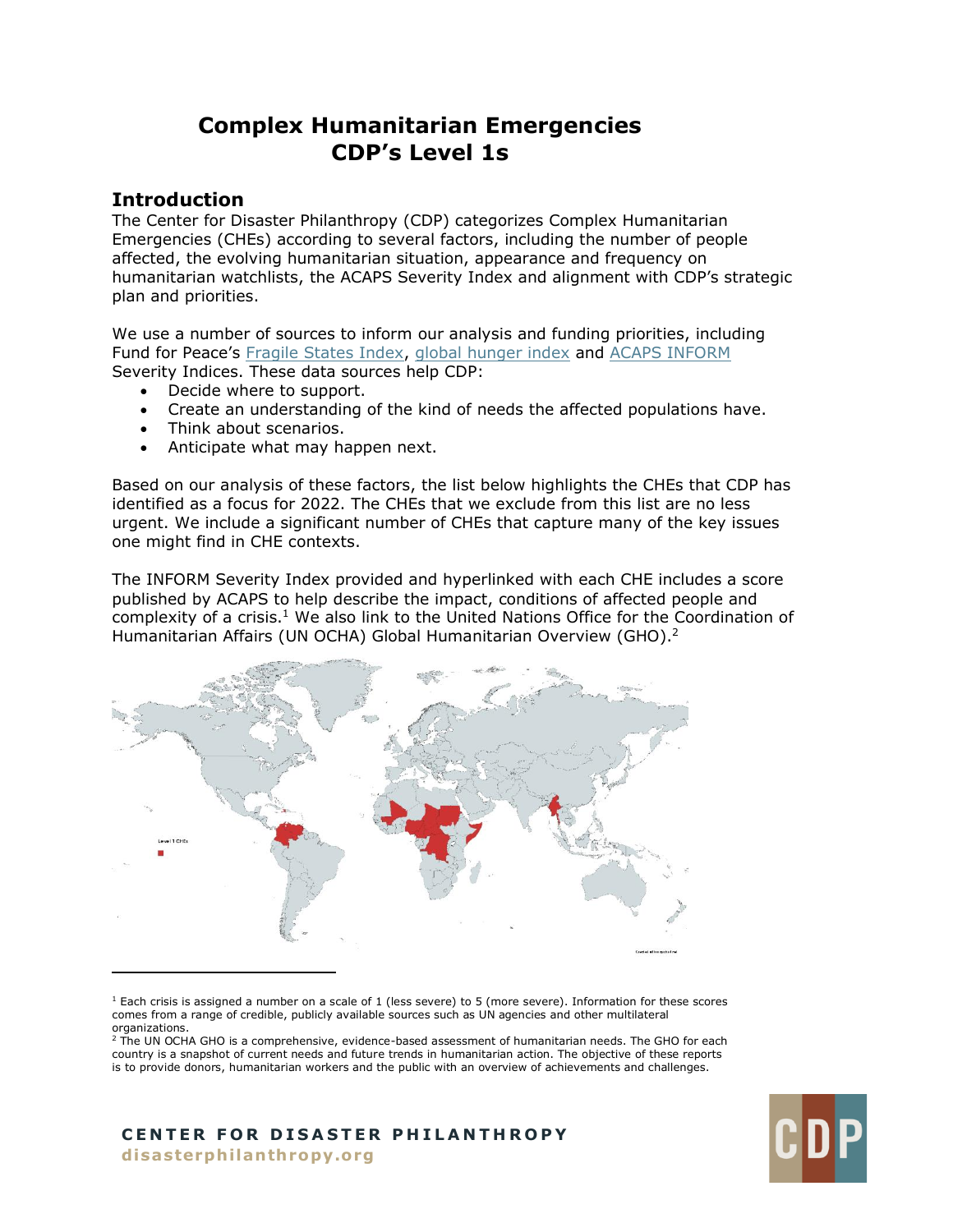# **Level 1 summaries**

# **Cameroon**

### [ACAPS Score](https://www.acaps.org/country/cameroon/crisis/country-level) | [UN OCHA Global Humanitarian Overview](https://gho.unocha.org/cameroon)

Three crises: The Lake Chad basin drought and conflict, the North-West and South-West crisis and the Central African Republic (CAR) refugee crisis all contribute to displacement, resource scarcity and food insecurity. Humanitarian needs are further compounded by the impacts of structural development issues and frequent climaterelated disaster events like floods and droughts.

# **Central African Republic (CAR)**

### [ACAPS Score](https://www.acaps.org/country/car/crisis/complex-crisis) | [UN OCHA Global Humanitarian Overview](https://gho.unocha.org/central-african-republic)

CAR has experienced violence dating back to the 1960s that has become further heightened since the Seleka – a coalition of armed, primarily Muslim groups – launched an attack against the government in 2013. This violence has spread and destabilized the country, resulting in human rights abuses, targeted killings and mass displacement totaling more than 1 million people in 2021. Additionally, food shortages and high food prices mean much of the population faces severe food insecurity.

# **Chad**

### [ACAPS Score](https://www.acaps.org/country/chad/crisis/complex-crisis) | [UN OCHA Global Humanitarian Overview](https://gho.unocha.org/chad)

Refugees from Nigeria, Sudan and CAR have fled to Chad, where security threats from Boko Haram and military operations to counter the non-state armed group further complicate the displacement issues. Security issues and mass displacement have led to disrupted livelihoods and food insecurity throughout the country, with more than 5 million people facing food insecurity and only 33.5% of the population able to access clean drinking water in 2021. Chad is also facing multiple disease outbreaks in addition to COVID-19.

# **Colombia**

# [ACAPS Score](https://www.acaps.org/country/colombia/crisis/complex-crisis) | [UN OCHA Global Humanitarian Overview](https://gho.unocha.org/colombia)

Years after the signing of the Peace Agreement between the Colombian Government and the Revolutionary Armed Forces of Colombia in 2016, hostilities, drug trafficking and violence affecting civilian populations, especially ethnic minorities due to organized non-state armed groups, are ongoing and increasing. This, combined with the impact of extreme weather events, social unrest and, importantly, the continued influx of millions of Venezuelan migrants and refugees, all contribute to the increase in humanitarian needs.

# **Democratic Republic of the Congo (DRC)**

### [ACAPS Score](https://www.acaps.org/country/drc/crisis/complex-crisis) | [UN OCHA Global Humanitarian Overview](https://gho.unocha.org/democratic-republic-congo)

DRC has been experiencing a complex emergency for more than 20 years, with high levels of displacement (around 5 million people) mostly driven by armed clashes and intercommunal violence between foreign, self-defense and other armed groups. Local populations face daily threats of violence, food insecurity, extreme weather events and multiple disease outbreaks (e.g., Ebola, COVID-19.) These all contribute to high levels of vulnerability, which are compounded by high levels of extreme poverty, weak infrastructure and a lack of basic social services.

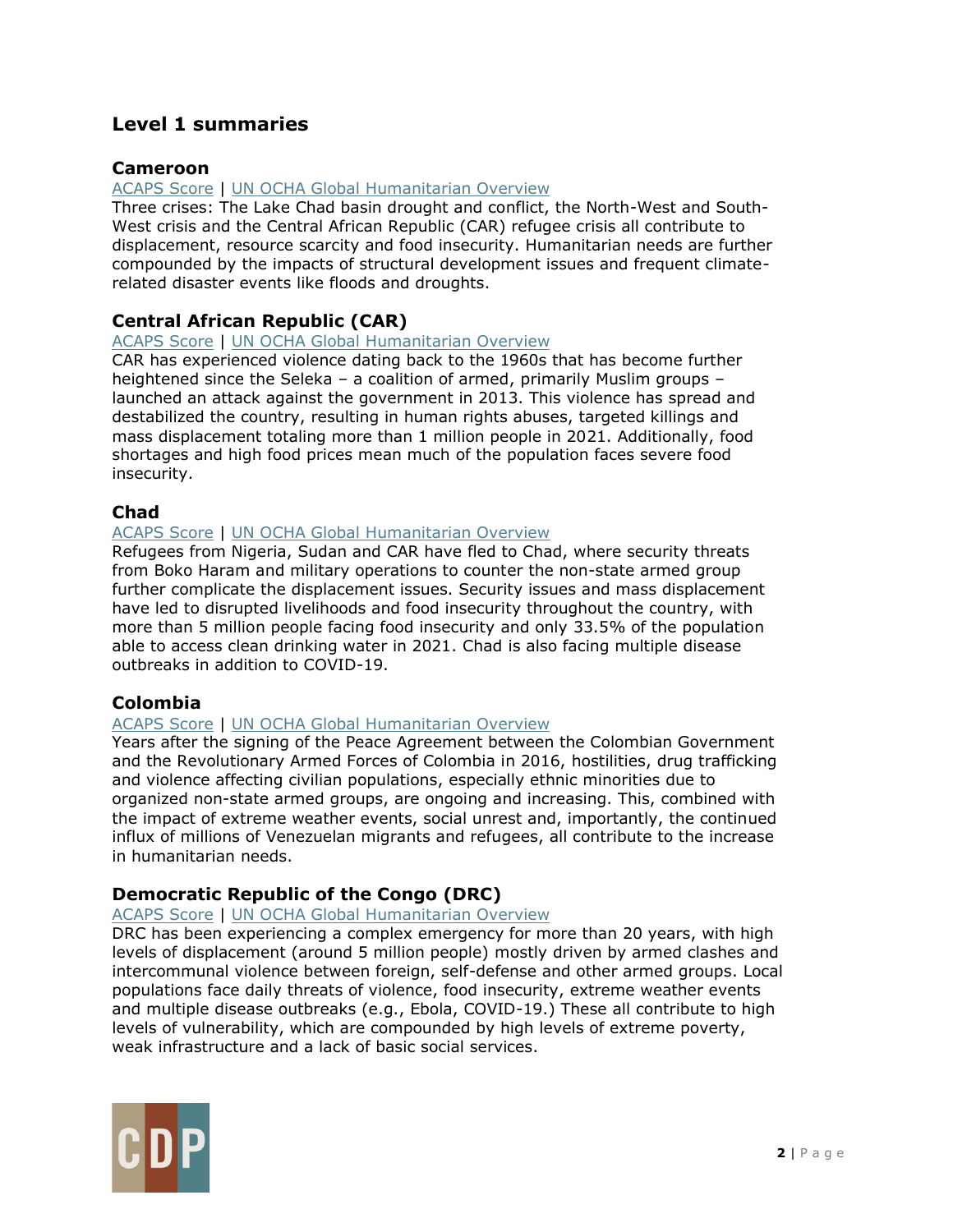# **Haiti**

# [ACAPS Score](https://www.acaps.org/country/haiti/crisis/complex-crisis) | [UN OCHA Global Humanitarian Overview](https://gho.unocha.org/haiti)

Haiti is consistently ranked the poorest and one of the most fragile countries in the Western Hemisphere, with high levels of poverty, corruption, and historic and situational vulnerability. In addition to frequent extreme weather events and natural disasters such as floods, earthquakes, landslides and droughts, Haiti has faced socioeconomic and political challenges for many years. The increasing presence of armed gangs and upticks in violence has led to frequent internal displacement, inability to access basic services and overall protection concerns.

# **Mali**

### [ACAPS Score](https://www.acaps.org/country/mali/crisis/complex-crisis) | [UN OCHA Global Humanitarian Overview](https://gho.unocha.org/mali)

Conflict between rival militant groups, nomadic herder communities, pastoralist farmers and other groups continues to drive displacement and cause limited access to resources such as food, water, health services and education. Unreliable food availability and loss of livelihoods stem from disruptions in economic and trade activities, hampered by ongoing violent conflict and insecurity.

### **Myanmar**

#### [ACAPS Score](https://www.acaps.org/country/myanmar/crisis/country-level) | [UN OCHA Global Humanitarian Overview](https://gho.unocha.org/myanmar)

Longstanding conflicts among Myanmar's armed forces (the Tatmadaw), militias and ethnic armed organizations have resulted in protection concerns for civilians, limited basic services, threatened livelihoods and a lack of economic opportunities. The military coup in 2021 has caused mass forcible displacement in Chin, Kachin, Rakhine and Shan states, and caused about 1 million refugees to flee into Bangladesh, Malaysia and Thailand.

### **Nigeria**

#### [ACAPS Score](https://www.acaps.org/country/nigeria/crisis/complex-crisis) | [UN OCHA Global Humanitarian Overview](https://gho.unocha.org/nigeria)

The Boko Haram insurgent activities in the northeast, violence and robbery in the northwest, nomadic and pastoralist farmer conflict over land, water and natural resources in the middle of the country, and the refugee population in the south have contributed to high insecurity and increasingly frequent and high levels of displacement. In addition to protection needs, much of the population faces chronic poverty, little to no access to health services and food insecurity.

### **Somalia**

### [ACAPS Score](https://www.acaps.org/country/somalia/crisis/complex-crisis) | [UN OCHA Global Humanitarian Overview](https://gho.unocha.org/somalia)

Years of weak or no formal governance structures, a lack of investment in institutions, internal conflict, protests, the weakness of the national forces, the withdrawal of the African Union Mission and attacks by the Islamic State and Al Shabaab have contributed to widespread insecurity, causing high displacement. The country's population faces significant levels of vulnerability due to extreme poverty, widespread food insecurity (frequently breaching crisis and emergency thresholds and high risk of famine), insecurity, increasingly severe and catastrophic droughts and floods, which are further compounded by limited water, sanitation and hygiene infrastructure and a lack of access to basic primary health care.